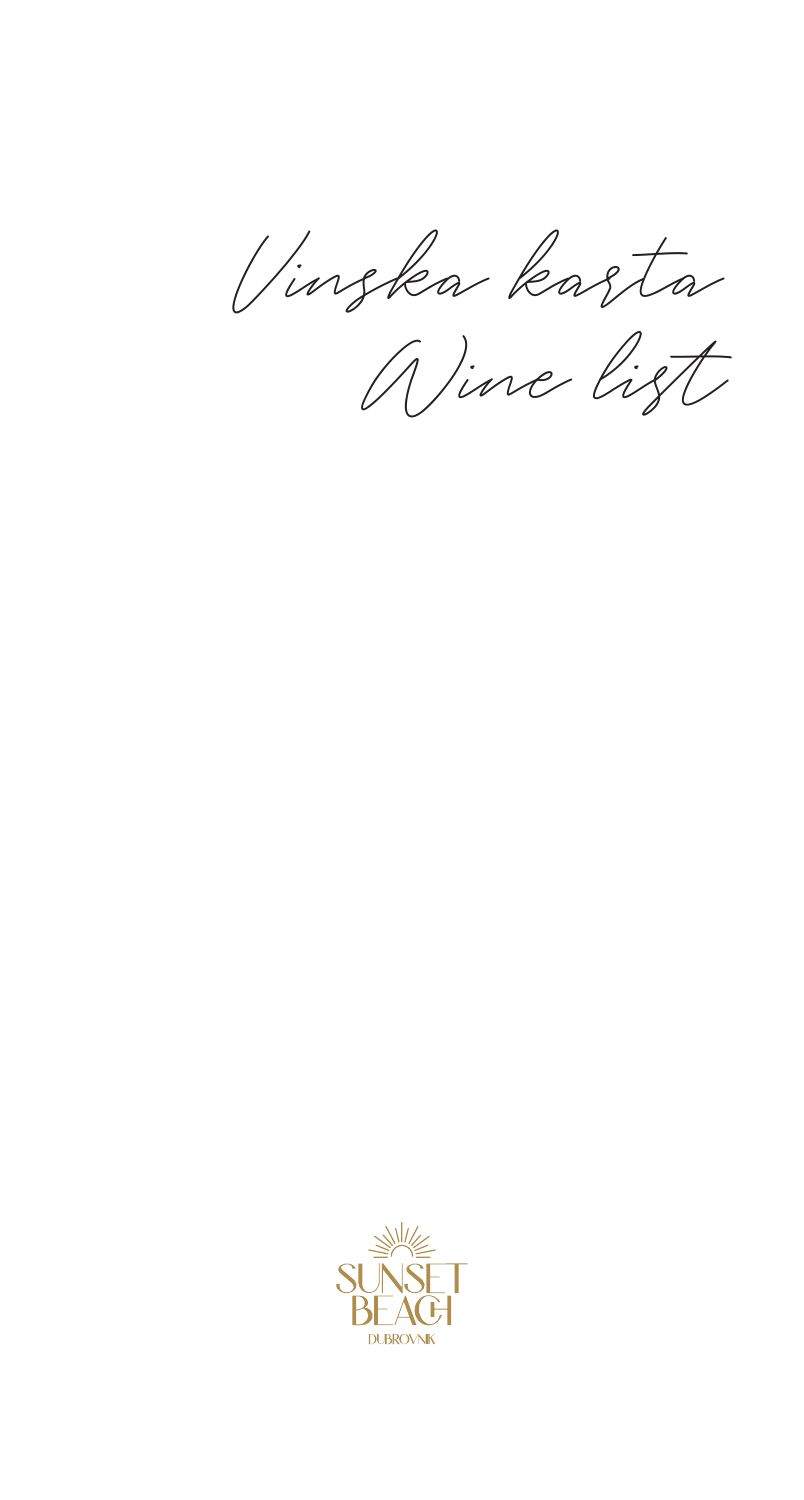#### PJENUŠCI / SPARKLING WINE kn

| Croatia                                                       |              |              |
|---------------------------------------------------------------|--------------|--------------|
| Slavonija<br><b>CROSECCO EXTRA BRUT</b><br>Graševina          | 0.125L<br>45 | 0.75L<br>270 |
| Plešivica<br><b>TOMAC ROSE BRUT</b><br>Pinot crni, Chardonnay | 50           | 300          |
| <b>BARUN AMOURFUX EXTRA SEC.</b><br>Muškat žuti               | 55           | 330          |
| TOMAC AMFORA BRUT NATURE<br>Chardonnay                        |              | 630          |
| <b>TALY</b>                                                   |              |              |
| Valdobbiadene<br><b>BIANCA VIGNA EXTRA DRY</b><br>Glera       |              | 300          |
| <b>VILA SANDI MILLESIMATO ROSE</b><br>Glera, Crni pinot       | 45           | 270          |
| SPAIN                                                         |              |              |
| Catalonia                                                     |              |              |
| <b>JUVE&amp;CAMPS CAVA ROSE BRUT</b><br>Pinot noir            |              | 450          |
| JUVE&CAMPS CAVA, BRUT NATURE<br>Macabeo, Xarel.lo, Perallada  |              | 570          |

#### $\mathsf{SAMPANJCI}$  /  $\mathsf{CHAMPAGNE}$   $\qquad\qquad\mathsf{kn}$

| 0.125L                                                | 0.375L | 0.75L | 1.5L |
|-------------------------------------------------------|--------|-------|------|
| 165                                                   | 500    | 1000  | 2100 |
| 185                                                   |        | 1100  | 2300 |
|                                                       |        | 870   |      |
|                                                       |        | 960   |      |
|                                                       |        | 1100  |      |
|                                                       |        | 1200  |      |
|                                                       |        | 1350  |      |
| LARMANDIER BERNIER ROSE DE SAIGNEE 1ER CRU EXTRA BRUT |        | 1450  |      |
|                                                       |        | 2400  |      |
|                                                       |        | 2600  |      |
|                                                       |        |       |      |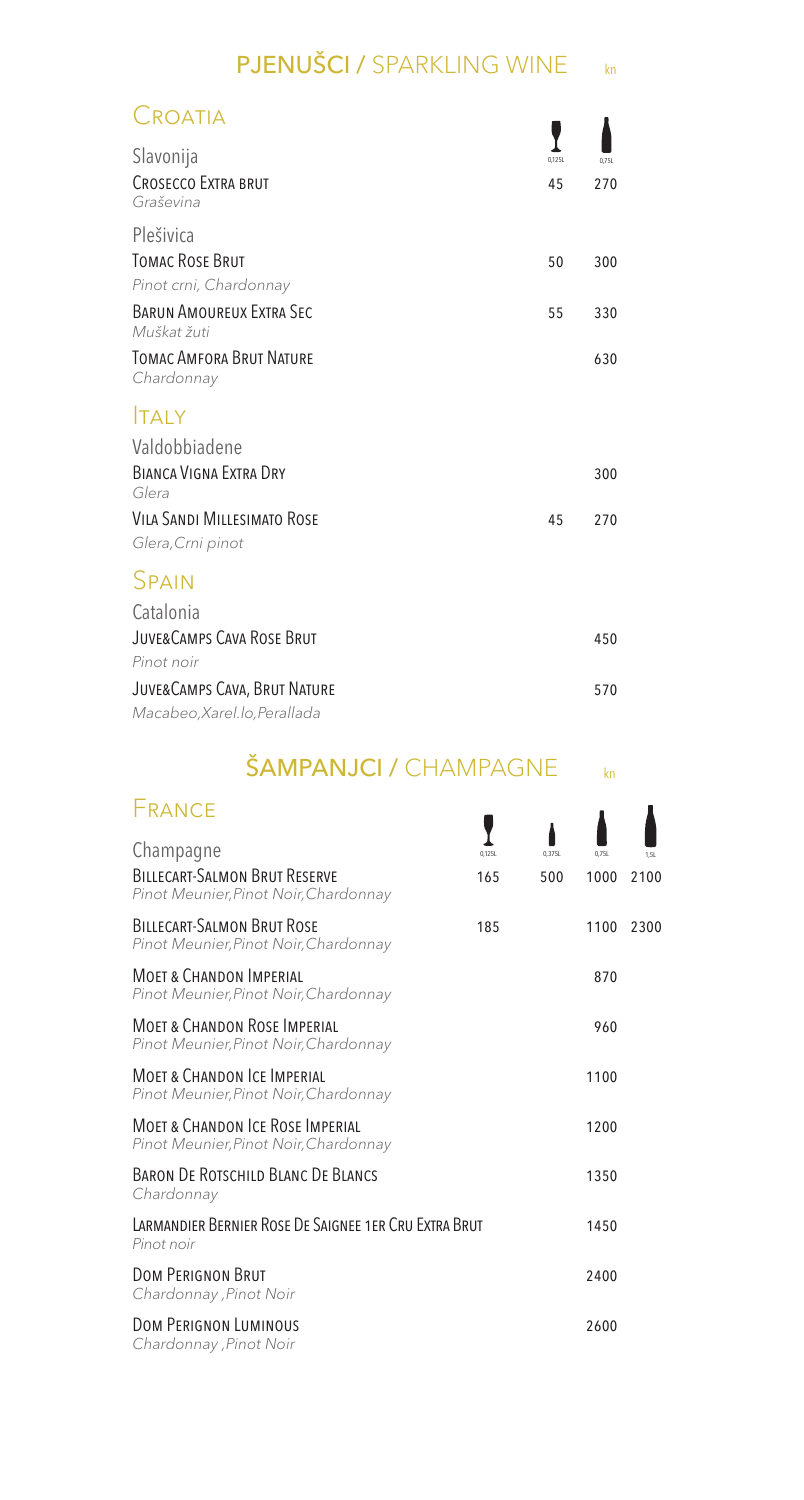# HRVATSKA BIJELA VINA / kn CROATIAN WHITE WINE

| Slavonija                              |    |     |
|----------------------------------------|----|-----|
| <b>GRAŠEVINA FERAVINO</b>              | 40 | 200 |
| Graševina 2019.                        |    |     |
| TRS NO 5, ENOSOPHIA                    |    | 250 |
| Graševina, 2021.                       |    |     |
| <b>GRAŠEVINA MITROVAC KRAUTHAKER</b>   |    | 270 |
| Graševina, 2020.                       |    |     |
| SAUVIGNON GALIĆ                        |    | 300 |
| Sauvignon blanc, 2021.                 |    |     |
| Konavle                                |    |     |
| MALVASIJA, DUBROVAČKI PODRUMI          | 45 | 225 |
| Malvasija dubrovačka, 2018.            |    |     |
| <b>CUVEE BLANC MILJAS</b>              |    | 270 |
| Maraština, Dubrovačka malvasija, 2020. |    |     |
| Dalmacija                              |    |     |
| POŠIP SKARAMUČA                        | 55 | 270 |
| Pošip, 2021.                           |    |     |
| <b><i><u>DEBIT ВІВІСН</u></i></b>      |    | 290 |
| Debit, Skradin, 2021.                  |    |     |
| Pošip Čara                             |    | 300 |
| Pošip, Korčula, 2018.                  |    |     |
| <b>STINA VUGAVA</b>                    |    | 300 |
| Vugava, Vis, 2020.                     |    |     |
| Pošip Zure                             |    | 350 |
| Pošip, Korčula, 2021.                  |    |     |
| POŠIP ELEGANCE SKARAMUČA               |    | 360 |
| Pošip, 2019.                           |    |     |
| STINA POŠIP MAJSTOR                    |    | 390 |
| Pošip, Korčula, 2018.                  |    |     |
| <b>GRK BIRE</b>                        |    | 390 |
| Grk, Lumbarda, Korčula, 2021.          |    |     |
| KRAJANČIĆ POŠIP INTRADA SUR LIE        |    | 400 |
| Pošip, 2020.                           |    |     |
| <b>GRK DEFORA SUR LIE</b>              |    | 750 |
| Grk, Korčula, 2020.                    |    |     |

Ţ Istra 0,15L 1,5L Malvazija Coronica 50 250 550 250 *Malvazija, 2021.* SAINTS HILLS MALA NEVINA 50 250 *Malvazija, Chardonnay, 2021.* Fakin Malvazija La prima 340 *Malvazija, 2015.* Grimalda Bijela Matošević 340 *Chardonnay,malvazija, sauvignon bijeli, 2019.* Omo Malvazija 420 *Malvazija, 2020.* Santa Lucia Kozlović 450 *Malvazija, 2018.* MENEGHETTI BIJELO 500 *Chardonnay/pinot blanc, 2018.* Plešivica KOLARIĆ, SIVI PINOT 260 *Sivi pinot, 2021.* SAUVIGNON ERDORO 55 270 *Sauvignon blanc, 2021.* CHARDONNAY KORAK SUR LIE 330 *Chardonnay, 2019.* KORAK KAMENICE 400

kn

### STRANA BIJELA VINA/ IMPORTED WHITE WINE

#### **FRANCE**

*Sauvignon, 2018.*

| Bordeaux<br>CLARENDELLE BLANC CLARENCE DILLON 50 250<br>Sauvignon blanc, Semillon Muscadelle, 2015.                     |      |
|-------------------------------------------------------------------------------------------------------------------------|------|
| Alsace<br><b>GENTIL HUGEL FAMILIE</b><br>Gewurtztraminer, pinot gris, Riesling,<br>muscat, pinot blanc, sylvaner, 2019. | 300  |
| Rhone<br>PAUL JABULET VIOGNIER<br>Viogner, 2020.                                                                        | 350  |
| l oire<br>PASCAL JOLIVET SANCERRE BLANC<br>Sauvignon blanc, 2016.                                                       | 375  |
| Burgundy<br><b>WILLIAM FEVRE CHABLIS</b><br>70<br>Chardonnay, 2019.                                                     | 350  |
| <b>OLIVIER LEFLAIVE MERSAULT</b><br>Chardonnay, 2014.                                                                   | 650  |
| <b>RULLY 1ER CRU LA FOSSE</b><br>Chardonnay, 2019.                                                                      | 950  |
| CHABLIS VALMUR GRAND CRU, WILLIAM FEVRE<br>Chardonnay, 2018.                                                            | 1100 |
| OLIVIER LEFLAIVE PULIGNY-MONTRACHET<br><b>1ER CRU LES PUCELLES</b><br>Chardonnay, 2014.                                 | 3800 |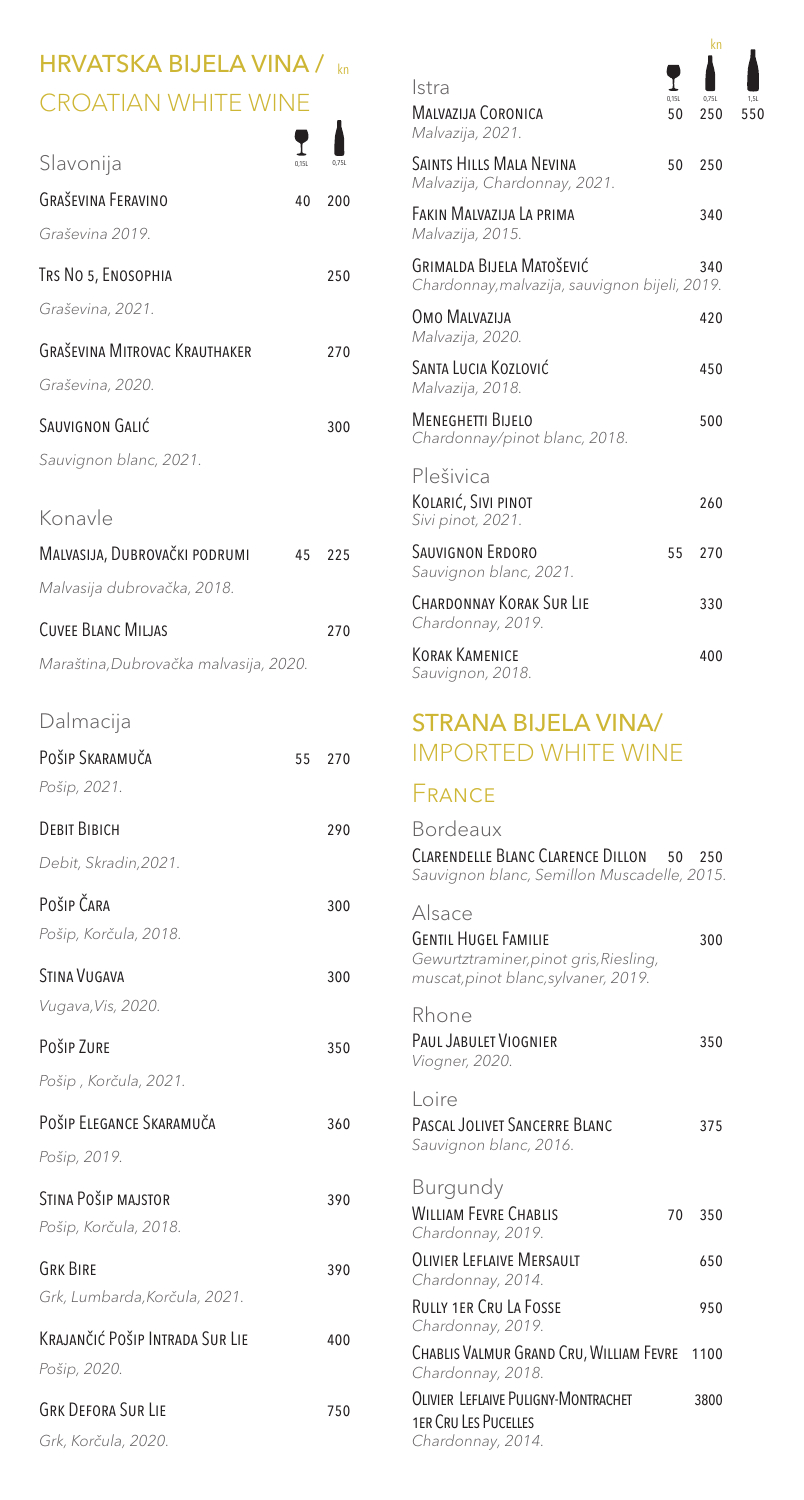|                                                                               | kn    |
|-------------------------------------------------------------------------------|-------|
| AUSTRIA<br>0.15L<br>Wachau                                                    | 0.751 |
| <b>GRUNER VELTLINER LOIBNER FEDERSPIEL</b><br>Gruner Veltliner, 2021.         | 350   |
| GERMANY<br>Mosel<br>RIESLING DR. LOOSEN RED SLATE<br>55<br>Riesling, 2015.    | 270   |
| Nahe<br>DIEL GOLDLOCH GG, SCHLOSSGUT DIEL<br>Riesling, 2018.                  | 800   |
| Pfalz<br>OKONOMIERAT REBHOLZ RIESLING GG<br>KASTANIENBUSCH<br>Riesling, 2016. | 1300  |
| SLOVENIA                                                                      |       |
| Goriška Brda<br>PINOT GRIGIO, MARJAN SIMČIČ<br>Pinot grigio, 2019.            | 325   |
| EDI SIMČIČ TRITON LEX<br>Chardonnay, Sauvignon blanc, Rebula, 2019.           | 400   |
| <b>TALY</b>                                                                   |       |
| Piedmont<br>ASCHERI GAVI DI GAVI<br>Cortese, 2020.                            | 325   |
| Toscana<br>Ca marcanda Vistamare Gaja<br>Vermentino, Viognier, 2016           | 750   |
| <b>NEW ZEALAND</b>                                                            |       |
| Marlborough<br>RIMAPERE EDMOND DE ROTHSCHILD<br>75<br>HERITAGE                | 375   |
| Sauvignon blanc, 2021.<br><b>CLOUDY BAY</b><br>Sauvignon blanc, 2021.         | 500   |
| NARANČASTA VINA/<br><b>ORANGE WINE</b>                                        |       |
| Istra<br>IPŠA MALVAZIJA<br>Malvazija istarska, 2017.                          | 340   |
| Konavle<br>CRVIK BLASIUS, MALVASIJA DRUBROVAČKA<br>Malvasija dubrovačka, 2019 | 410   |
| Plešivica<br>Korak Rajnski Rizling<br>Rajnski rizling, 2016.                  | 525   |
| Komarna<br>KREMENA MALVASIJA DUBROVAČKA<br>Malvasija Dubrovačka, 2020.        | 600   |

### HRVATSKA CRNA VINA / kn CROATIAN RED WINE

| Slavonija<br><b>CABERNET SAUVIGNON FERAVINO</b><br>Cabernet sauvignon, 2016.        | 0,15L<br>40 | 0,75L<br>200 |
|-------------------------------------------------------------------------------------|-------------|--------------|
| <b>GALIĆ LE CLOS 9</b><br>Cabernet Sauvignon, Merlot, Cabernet Franc, 2019.         |             | 420          |
| Plešivica<br><b>TOMAC MARANY</b><br>Crni pinot, 2017.                               |             | 330          |
| <b>BARUN MARQUIS PINOT NOIR</b><br>Crni pinot, 2017.                                | 70          | 350          |
| Baranja<br>JOSIĆ CUVEE SUPERIOR<br>Cabernet Sauvignon, Cabernet franc, Syrah, 2019. |             | 350          |
| Istra<br><b>FRANC ARMAN MERLOT SUPERIOR</b><br>Merlot, 2018.                        | 60          | 300          |
| <b>TERAN BARBAROSSA TOMAZ</b><br>Teran, Motovun, 2017.                              | 70          | 350          |
| BENVENUTI TERAN ANNO DOMINI<br>Teran, 2017.                                         |             | 360          |
| CLAI OTTOCENTO CRNI<br>Merlot, Refošk,, 2018.                                       |             | 420          |
| <b>MEDEA PUNTA GRECA</b><br>Merlot, 2016.                                           |             | 475          |
| ROXANICH SUPERISTRIAN<br>Cabernet sauvignon/Merlot/Borgonja, 2019.                  |             | 475          |
| <b>MENEGHETTI CRVENO</b><br>Merlot/Cabernet Sauvignon/Cabernet Franc, 2016.         |             | 770          |
| BENVENUTI SANTA ELISABETTA<br>Teran, 2017.                                          |             | 999          |
| Dalmacija<br>BURA GALERIJA<br>Plavac mali, Pelješac, 2019.                          | 50          | 250          |
| <b>TESTAMENT BABIĆ</b><br>Babić, 2019.                                              | 55          | 275          |
| <b>KORLAT SYRAH</b><br>Syrah, 2017.                                                 | 65          | 325          |
| RIZMAN TRIBIDRAG<br>Crljenak kaštelanski(zinfandel)/tempranillo, 2019.              |             | 350          |
| PLAVAC MALI VOLAREVIĆ GOLD EDITION<br>Plavac Mali, Komarna, 2016.                   |             | 420          |
| PLAVAC MALI KORTA KATARINA<br>Plavac mali, Pelješac, 2012.                          |             | 450          |
| <b>BENMOSCHE FAMILY</b><br>Zinfandel, Pelješac, 2017.                               |             | 460          |
| DINGAČ ELEGANCE SKARAMUČA<br>Plavac mali, 2016.                                     |             | 470          |
| BOŠKINAC CSM CUVEE<br>Merlot/Cabernet Sauvignon, 2016.                              |             | 650          |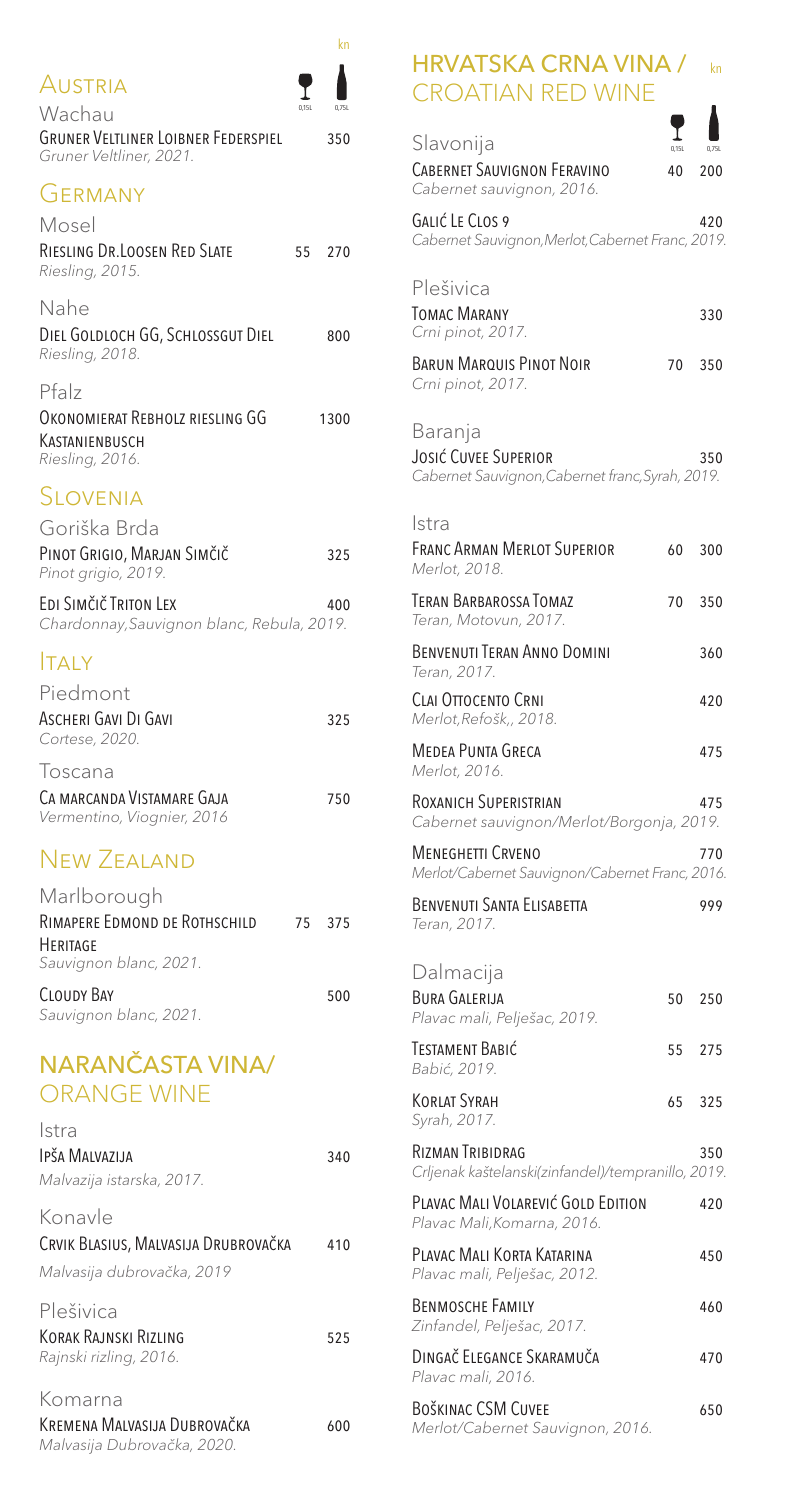|                                                                      | 0.751 |
|----------------------------------------------------------------------|-------|
| Matuško Dingač Royal<br>Plavac mali, Pelješac, 2010.                 | 950   |
| Pharos Plančić Grand Cru<br>Plavac mali, 2009.                       | 950   |
| <b>BURA DINGAČ</b><br>Plavac mali, Pelješac, 2019.                   | 999   |
| <b>ZURE REBELLION</b><br>Cabernet Sauvignon, Merlot, Syrah, Plavac   | 999   |
| mali, Alicante Bouchet Korčula, 2020.                                |       |
| Konavle                                                              |       |
| <b>MERLOT GRANDE RESERVE,</b><br>DUBROVAČKI PODRUMI<br>Merlot, 2017. | 400   |
| CRVIK VILIN PLES CUVEE                                               | 400   |
| Cabernet sauvignon, merlot, plavac mali, 2017.                       |       |
| CABERNET FRANC DUBROVAČKI PODRUMI                                    | 545   |
| Cabernet franc, 2018.                                                |       |

## STRANA CRNA VINA/ IMPORTED RED WINE

### **ITALY**

| Veneto                                        |      |
|-----------------------------------------------|------|
| AMARONE DELLA VALPOLICELLA ACINATICO,         | 720  |
| STEFANO ACCORDINI                             |      |
| Corvina Veronese, Rondinella, Molinara, 2017. |      |
| Toscana                                       |      |
| TENUTE DI TOSCANA LA VITE LUCENTE             | 790  |
| Merlot, sangiovese, 2014.                     |      |
| <b>GAJA PROMIS</b>                            | 990  |
| Merlot, Syrah, Sangiovese, , Italy, 2019.     |      |
| CASANOVA DI NERI - BRUNELLO                   | 1050 |
| DI MONTALCINO                                 |      |
| Sangiovese, 2016.                             |      |
| <b>ANTINORI TIGNANELLO</b>                    | 1700 |
| Sangiovese, cabernet sauvignon,               |      |
| cabernet franc, 2018.                         |      |
| Piedmont                                      |      |
| BARRERA D'ALBA ABRONA                         | 500  |
| Barbera, 2019.                                |      |
| <b>GAJA BAROLO DAGROMIS</b>                   | 1300 |
| Nebbiolo, 2014.                               |      |
| <b>GAJA BARBARESCO</b>                        | 2850 |
| Nebbiolo, 2014.                               |      |





| 0.75L | <b>Bordeaux</b>                                   | 0.15L | 0.75L |
|-------|---------------------------------------------------|-------|-------|
| 50ء   | CLARENCE DILLON CLARENDELLE ROUGE 50 250          |       |       |
|       | Merlot, Cabernet sauvignon, Cabernet franc, 2012. |       |       |
| 50،   |                                                   |       |       |

| CHATEAU CLARKE                    | 620 |
|-----------------------------------|-----|
| Merlot, Cabernet Sauvignon, 2010. |     |

#### Rhone valley

| CHATEAU LA NERTHE/CHATEAUNEUF                   | 780 |
|-------------------------------------------------|-----|
| Du Pape Rouge                                   |     |
| Grenache noir, syrah, Mourvedre Cinsault, 2013. |     |

| <b>BOUCHARD PERE&amp;FILS GEVREY -</b> | 1300 |
|----------------------------------------|------|
| CHAMBERTIN LES CAZETIERS               |      |
| Pinot Noir, 2016.                      |      |

#### Burgundy

| LOUIS LATOUR VOSNE-ROMANEE | 1500 |
|----------------------------|------|
| Pinot noir, 2018.          |      |

## **SLOVENIA**

| Goriška brda                 |      |
|------------------------------|------|
| Marjan Simčič - Merlot Opoka | 1100 |
| Merlot, 2016.                |      |

# **SPAIN**

| Rioja                                          |     |
|------------------------------------------------|-----|
| HACIENDA EL TERNERO, TORNO CRIANZA             | 450 |
| Tempranillo, 2013.                             |     |
| MARQUES DE MURRIETA RIOJA RESERVA              | 500 |
| Tempranillo/Graciano /Mazuelo, Garnacha, 2016. |     |

| BODEGA NUMANTHIA TERMES | 600 |
|-------------------------|-----|
| Tinto de Toro, 2018.    |     |

### **ARGENTINA**

| Mendoza                                 |    |     |
|-----------------------------------------|----|-----|
| Kaiken Indomito Malbec<br>Malbec, 2019. | 60 | 300 |
| Terrazas Malbec<br>Malbec, 2019.        |    | 400 |

# **CHILE**

| Colchuagua valley             |     |
|-------------------------------|-----|
| MONTES ALPHA                  | 370 |
| Cabernet Sauvignon, 2015.     |     |
|                               |     |
| Maipo valley                  |     |
| ESCUDO ROJO CARMENERE RESERVA | 400 |
| Carmenere, 2019.              |     |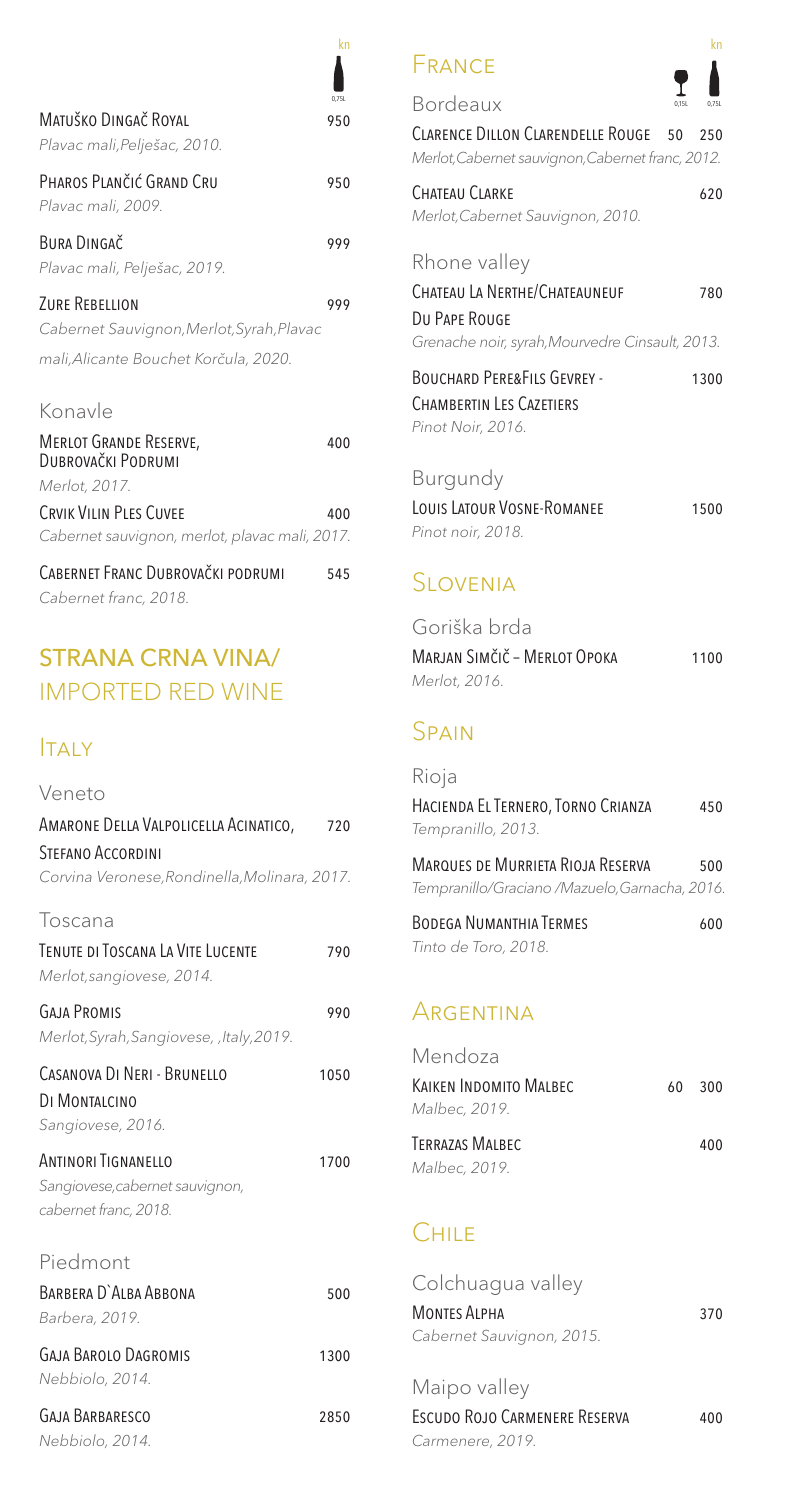### ROSE VINA / ROSE WINE kn

| Croatia                                                                                    |             |              |      |      |
|--------------------------------------------------------------------------------------------|-------------|--------------|------|------|
| Slavonija<br>MATAROUGE, ENOSOPHIA<br>Frankovka, crni pinot, 2021.                          | 0,15L<br>40 | 0.75L<br>200 | 1.51 | 31   |
| Dalmacija<br>SKARAMUČA ROSE<br>Plavac mali, 2021.                                          | 45          | 225          |      |      |
| <b>FRANCE</b>                                                                              |             |              |      |      |
| <b>Bordeaux</b><br><b>CLARENCE DILLON CLARENDELLE ROSE</b><br>Merlot, Cabernet franc, 2017 |             | 250          |      |      |
| Cotes de Provence<br><b>M DE MINUTY</b><br>Grenache, Cinsault, Syrah, 2021                 | 60          | 300          | 650  |      |
| LA COSTE ROSE<br>Grenache, Cabernet Sauvignon, Syrah, 2021                                 |             | 350          |      |      |
| <b>WHISPERING ANGEL</b><br>Grenache, Vermentino, Cinsault, 2021.                           |             | 420          | 850  | 2000 |
|                                                                                            |             |              |      |      |

kn

### DESERT VINA / DESSERT WINE

| Croatia                                                                                  |       |        |      |       |
|------------------------------------------------------------------------------------------|-------|--------|------|-------|
| Zagorje                                                                                  | 0.05L | 0.375L | 0.5L | 0.75L |
| <b>BODREN CUVEE</b><br>Rajnski rizling, Pinot bijeli, Traminac, 2017                     | 30    |        | 300  |       |
| <b>Istra</b>                                                                             |       |        |      |       |
| KABOLA MUŠKAT MOMJANSKI<br>Muškat momjanski, 2016                                        |       |        | 300  |       |
| <b>BENVENUTI MUŠKAT SAN SALVATORE</b><br>Muškat, 2013.                                   |       | 590    |      |       |
| Dalmacija<br>TOMIĆ, PETAR HECTOROVICH PROŠEK<br>Bogdanuša, maraština, prč, muškat, 2009. |       |        | 400  |       |
| Baranja<br>Kalazić Kasna Berba<br>Cabernet sauvignon, 2008                               |       |        | 550  |       |

# PORTUGAL

#### Douro TAYLORS 20 YEAR OLD TAWNY PORT 55 825 *Touriga Franca, Touriga Nacional, Tinta Roriz, Tinta Barroca,Tinta Cão*